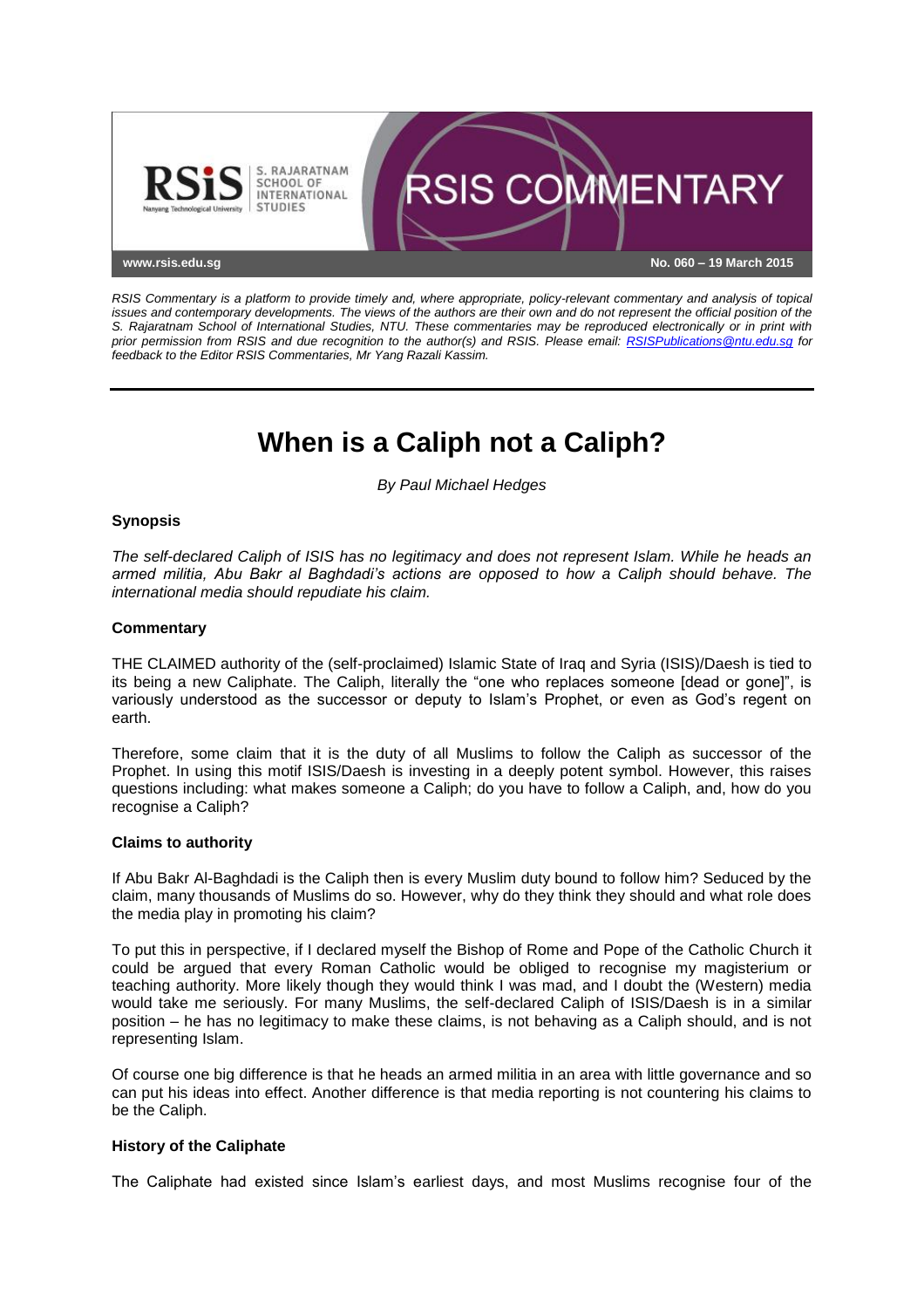Prophet Muhammad's companions, who followed him as leaders of the Muslim community, referred to as the "Rightly Guided Caliphs", representing a golden age. The dispute over the next Caliph also saw the beginnings of the split between Sunni and Shia, Islam's two main branches, which is far more a political dispute over who should rule than any matter of theological doctrine or teaching, although these have developed.

For the Sunnis, who became the majority, the Caliphate continued through a succession of dynasties, such as the Umayyad and Abassid to the Ottomans. This came to an end when Kemal Atatürk abolished the Sultanate and declared Turkey a secular democracy in 1922. With no Sultan there was no more Caliph as nobody was in a position to take on this role.

### **Roles of the Caliph**

The Caliph was the leader of the Islamic empire, though of course at various times this was disputed and rival Caliphs existed at certain times in history. The Caliph was first and foremost a political leader, not a religious leader as we would understand it. Religious leadership, guidance, and law making was in the hands of the scholars, legal experts (*ulama*) who interpreted Sharia Law and would be in a position to deliver *fatwas* (legal opinions).

As religious leaders they often found themselves at odds with the reigning Caliph, with some dynasties proclaiming their own (theologically suspect) divine mandate to bolster authority. The Caliph's role was in other areas, such as providing military leadership to protect Islam.

Another was to uphold the Pact of 'Umar. 'Umar was one of the Rightly Guided Caliphs and the pact named after him concerns the treatment of the "People of the Book" (*dhimmis*), primarily originally Jews and Christians but later extended to include other religions. Many point out that this was, by today's standards, unfair and demeaning with these groups paying a tax in return for unequal relationships under Muslim rule. However, by medieval standards it was progressive, and it also demanded that the Caliph must be the protector of these groups within his empire.

The actions of ISIS/Daesh are, therefore, the absolute opposite of how a Caliph should behave – what we see is not a demonstration of Islam as taught in the Qur'an or practised by any dynasty.

The Caliph was also the protector of Islam's holy places, primarily Makkah and Madina, but also Jerusalem, which are not in the hands of ISIS/Daesh. The Ottoman Empire conquered Istanbul and thereby established itself as, in some ways, a pre-eminent Islamic dynasty. But it did not claim the Caliphate until it had taken control of Makkah and Madina. This role included various duties and responsibilities. Clearly ISIS/Daesh is in no position to make these claims.

### **Appointment and authority**

The appointment and authority of a Caliph, traditionally, lay with the community, with the Rightly Guided Caliphs seemingly appointed by consensus. Other dynasties tended to hold/ take power by military force; nevertheless, it was held that they must have the consensus of the Muslim community, the *ummah*, who accepted the rule. Some even held that revolt against a false Caliph was permissible.

A Caliph cannot simply appoint himself, and the fact that the majority of Muslims do not recognise ISIS' Caliph means, *ipso facto*, that he is not the Caliph. It is also the Caliph's duty to maintain the rule of law, under Sharia, and the conduct of ISIS' campaign is in violation of much of this. This is one reason that Muslims regard ISIS/Daesh as not holding the Caliphate, and not even being Muslim. Many Muslims today argue that any Caliphate is obsolete, but for those who accept the institution, ISIS/Daesh is not it.

It is also not clear that every Muslim is called to obey a Caliph; when multiple Caliphs existed in the past, or even when just one was recognised, Muslim scholars disputed whether all Muslims were bound to follow them.

Returning to my opening proposition, if I recruited a gang of thugs and then announced myself Pope I do not think any Western news media would report that I and my actions represented those of